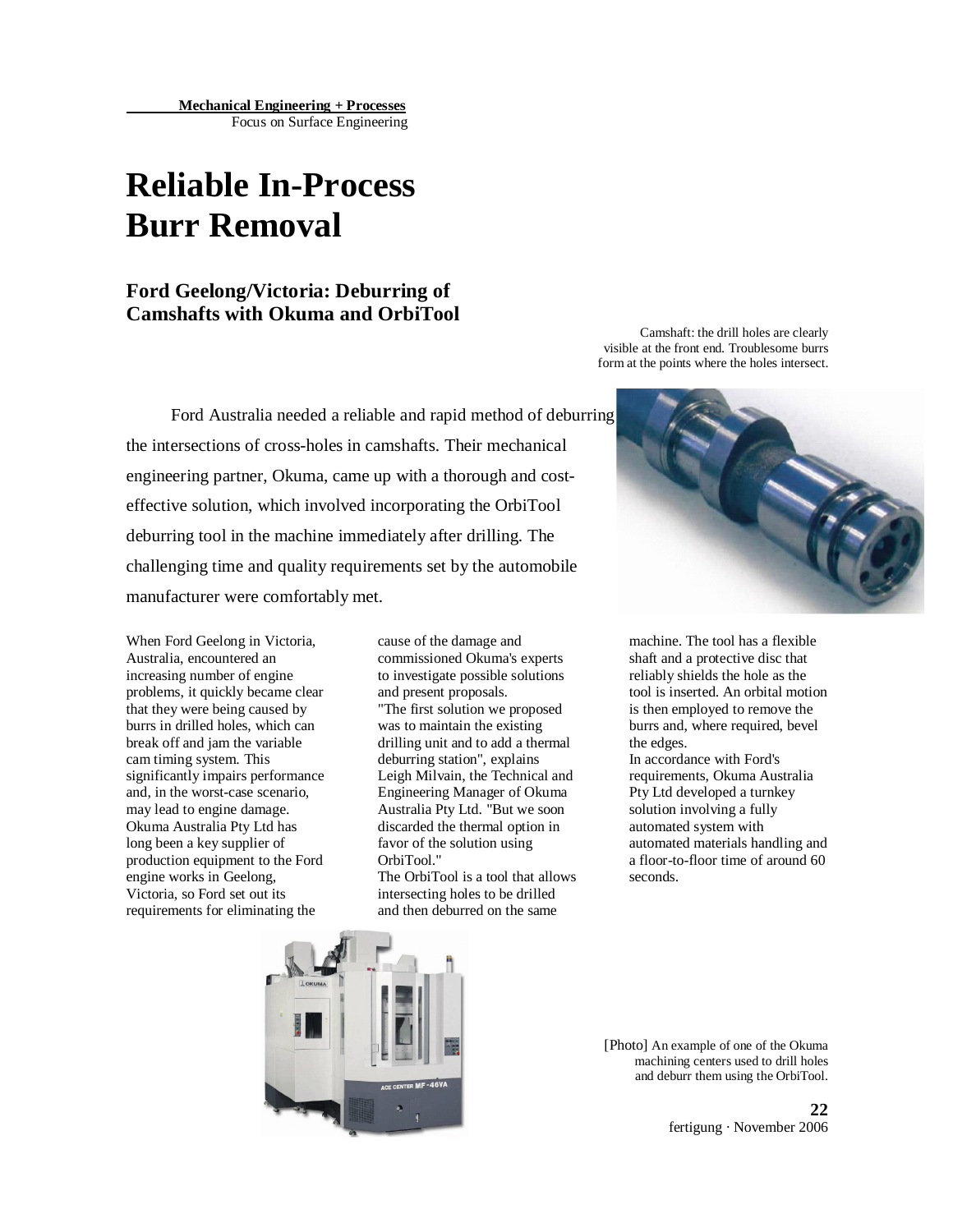### **Mechanical Engineering + Processes**

Focus on Surface Engineering

### **Profile**

### **Okuma Australia Pty. Ltd**

*Okuma Australia is the exclusive dealership of the Japanese machine tool manufacturer for Australia and New Zealand. It employs around 40 staff, who develop user-specific solutions for the region's automobile industry and other companies.*

The task at hand was to drill and deburr eight radial holes in the front grooves of a motor vehicle camshaft. The holes have a diameter of 4 mm and are drilled within two 5 mm-wide circular grooves having a root diameter of 28 mm. There are four holes in each groove. The rear holes break through into the axial holes on a PCD, while the front holes break through into the central bore.

"The first problem we had to solve was the initial positioning of the tool in the cell", explains Milvain. "After that it was relatively simple: we easily managed to feed in the component, drill and deburr the total of eight holes and unload the component within the prescribed time."

The system is based on a vertical Okuma MF-46 VA machining center. As the component is inserted, a vision system is used to take readings, and any misalignment of the axial hole pattern is taken into account and fed into the NC processing data as correction parameters. A Kirby drill is then used to make the radial holes, and the OrbiTool is used to ensure that the intersections of the cross-holes are free of burrs. If the quality of the drilled hole is uniform after drilling, then the OrbiTool can be programmed using a set routine to produce a finished part that meets the process requirements.



The next tool deployed after the drill is the OrbiTool, which enables reliable in-process removal of burrs within 2 s.

#### Infobox

### *Contact details:*

*• Ford Motor Company of Australia, Campbellfield VIC 3061, Australia, tel.: 0061 3 9359 8211* 

*• Okuma Australia Pty. Ltd, Victoria 3178, Australia; tel.: 0061 3 9757 0, e-mail: info@okumaaustralia.com.au* 

*• VSH Siegfried Hermann e.K., D-88471 Laupheim, Germany; tel.: 0049 7392 150501, e-mail: info@vshhermann.de* 

*• Jakob AG Qualitäts-Werkzeuge, CH-8630 Rüti ZH, Switzerland; tel.: 0041 55 2402779, e-mail: all@jakob-ag.ch*